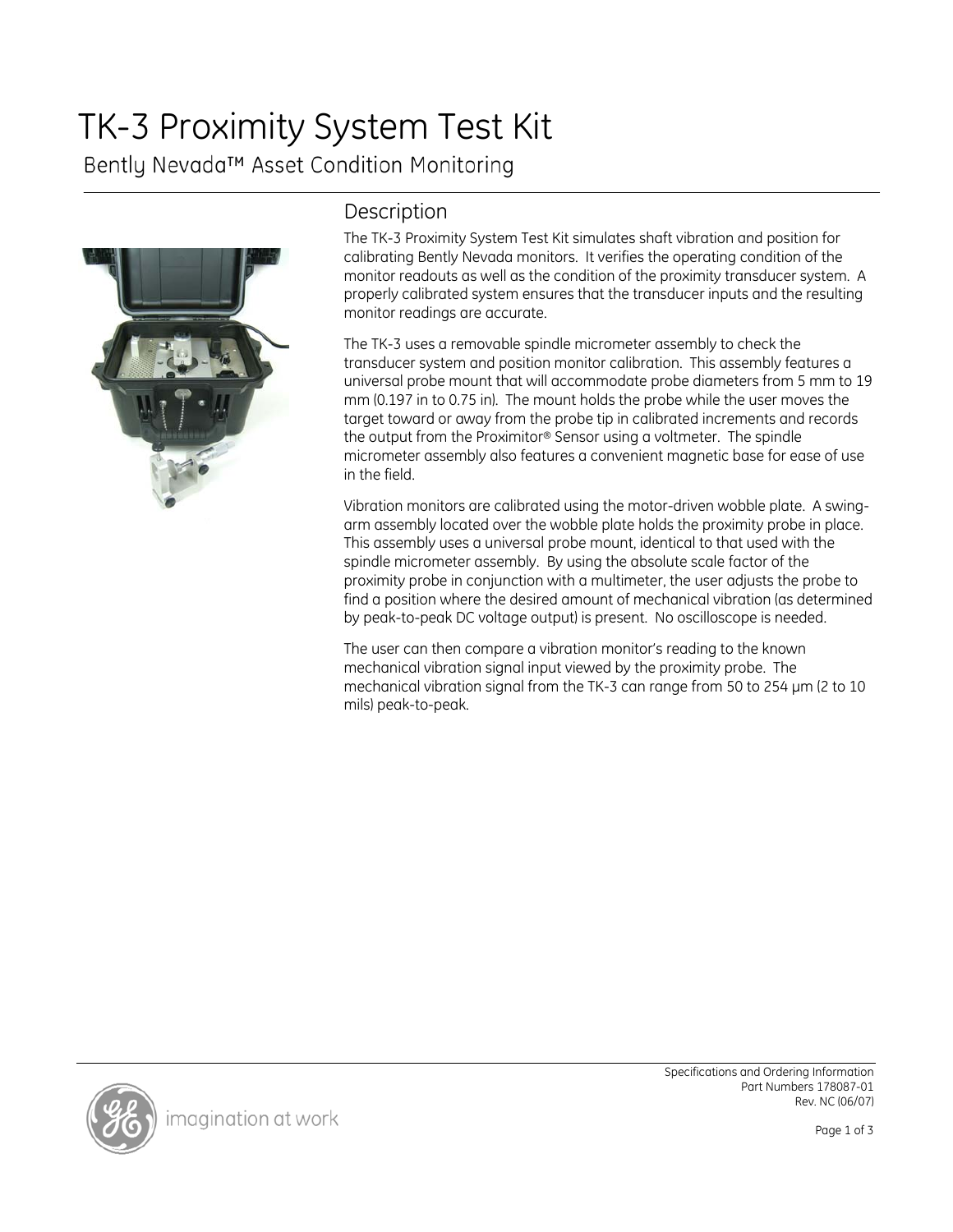|                                  |                                                 | <b>Physical Size</b>                          |                                                               |
|----------------------------------|-------------------------------------------------|-----------------------------------------------|---------------------------------------------------------------|
| <b>Specifications</b>            |                                                 | Height:                                       |                                                               |
| <b>Power Requirements</b>        |                                                 |                                               | 195 mm (7.68 inches)                                          |
| Electric:                        |                                                 | Width:                                        |                                                               |
|                                  | 95-125 Vac, 50/60 Hz, 1A<br>minimum             |                                               | 299 mm (11.8 inches)                                          |
|                                  | 190-250 Vac, 50/60 Hz, 1A<br>minimum            | Depth:                                        | 248 mm (9.76 inches)                                          |
| Air:                             |                                                 | Weight:                                       |                                                               |
|                                  | 90 psi (6.2 bar) maximum                        |                                               | 5.22 kg (11.5 lb)                                             |
|                                  |                                                 | Environmental                                 |                                                               |
| <b>Wobulator Range</b>           |                                                 | Operational                                   |                                                               |
| Vibration<br>Amplitude<br>Range: |                                                 | <b>Temperature</b><br>Range                   |                                                               |
|                                  |                                                 |                                               | 0 °C to 54 °C (32 °F to 130 °F)                               |
|                                  | 50 µm to 254 µm (2 to 10 mils)<br>peak-to-peak. | <b>Storage</b><br><b>Temperature</b><br>Range |                                                               |
| <b>Maximum Speed</b>             |                                                 |                                               | -18 °C to 65 °C (0 °F to 150 °F)                              |
| Electric:                        |                                                 | <b>Humidity</b>                               |                                                               |
|                                  | 0 to 5000 cpm $\pm$ 1000 cpm                    |                                               | 95% Non-Condensing Humidity                                   |
| Air:                             |                                                 | Exposure                                      |                                                               |
|                                  | 0 to 5000 cpm $\pm$ 1000 cpm                    |                                               | Designed to meet IP54 for dust<br>and water exposure (closed) |

# *Spindle Micrometer Range:*

0 – 25.4 mm (0 – 1000 mils).

## *Target Button and Wobble Plate:*

AISI 4140 Alloy Steel.

**NOTE:** Contact your nearest Sales Professional for details on special target and wobble plate materials.

# **CE Mark Directives**

EMC Directives 2004/108/EC – with amendments

#### **IEC/EN61000-6-2**

## *Electrostatic Discharge*

EN61000-4-2 Criteria A

*Electro-Magnetic Field (Radiated Immunity)* 

EN61000-4-3 Criteria A

Specifications and Ordering Information Part Numbers 178087-01 Rev. NC (06/07)